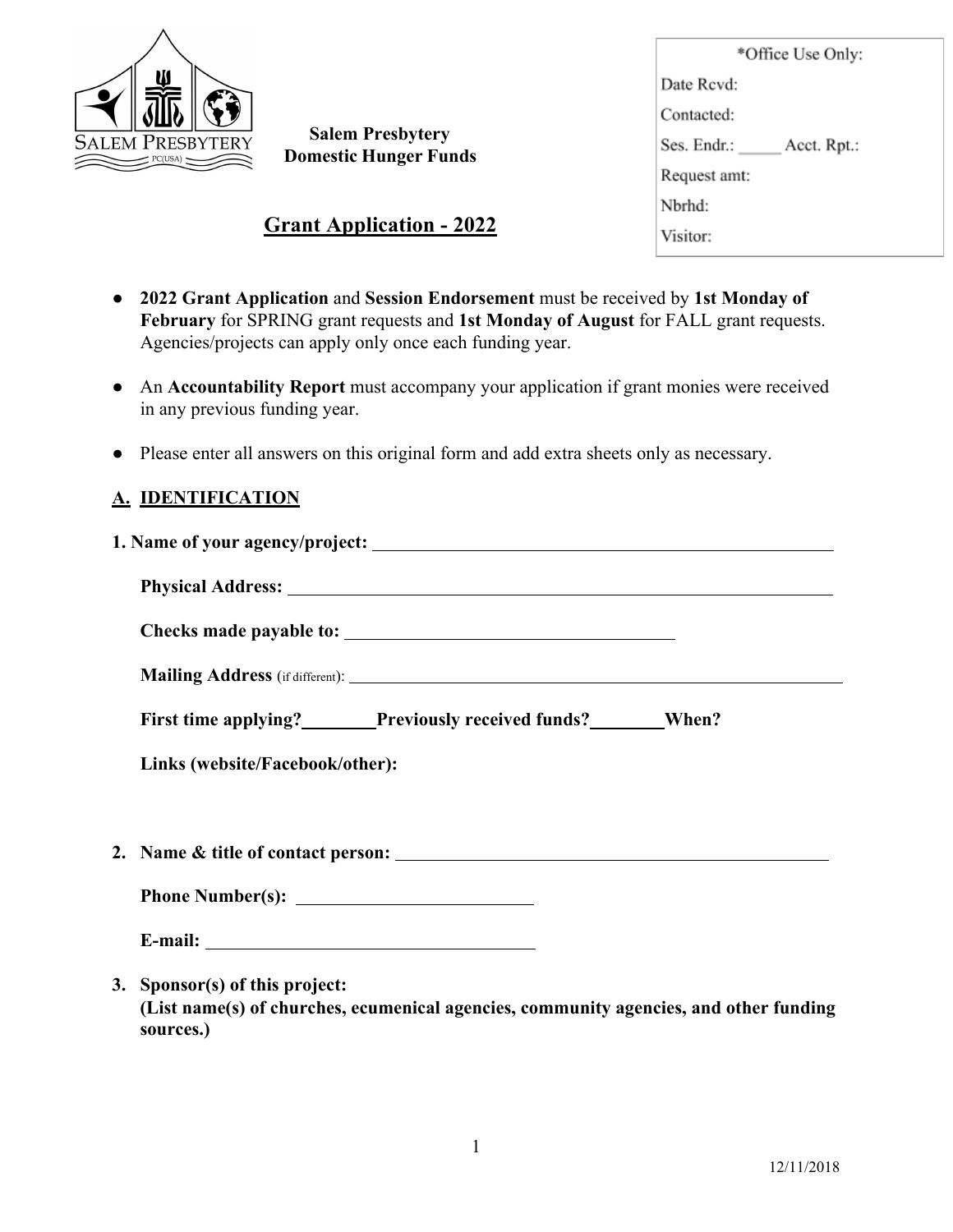

| *Office Use Only:          |  |  |  |  |
|----------------------------|--|--|--|--|
| Date Rcvd:                 |  |  |  |  |
| Contacted:                 |  |  |  |  |
| Ses. Endr.:<br>Acct. Rpt.: |  |  |  |  |
| Request amt:               |  |  |  |  |
| Nbrhd:                     |  |  |  |  |
| Visitor:                   |  |  |  |  |

# **B. DESCRIPTION**

**1. Which of the following best describes your agency/project?**



**\_\_\_** We are planning for expansion or have a special situation.



**\_\_\_** We are starting something new.

- **2. What is your mission?**
- **3. What kind of food assistance do you provide? (Meals, grocery vouchers, food boxes, other. Please specify.)**
- **4. What are your most recent accomplishments?**
- **5. How many people per month do you help feed?**
- **6. How many of these people get assistance from other sources?**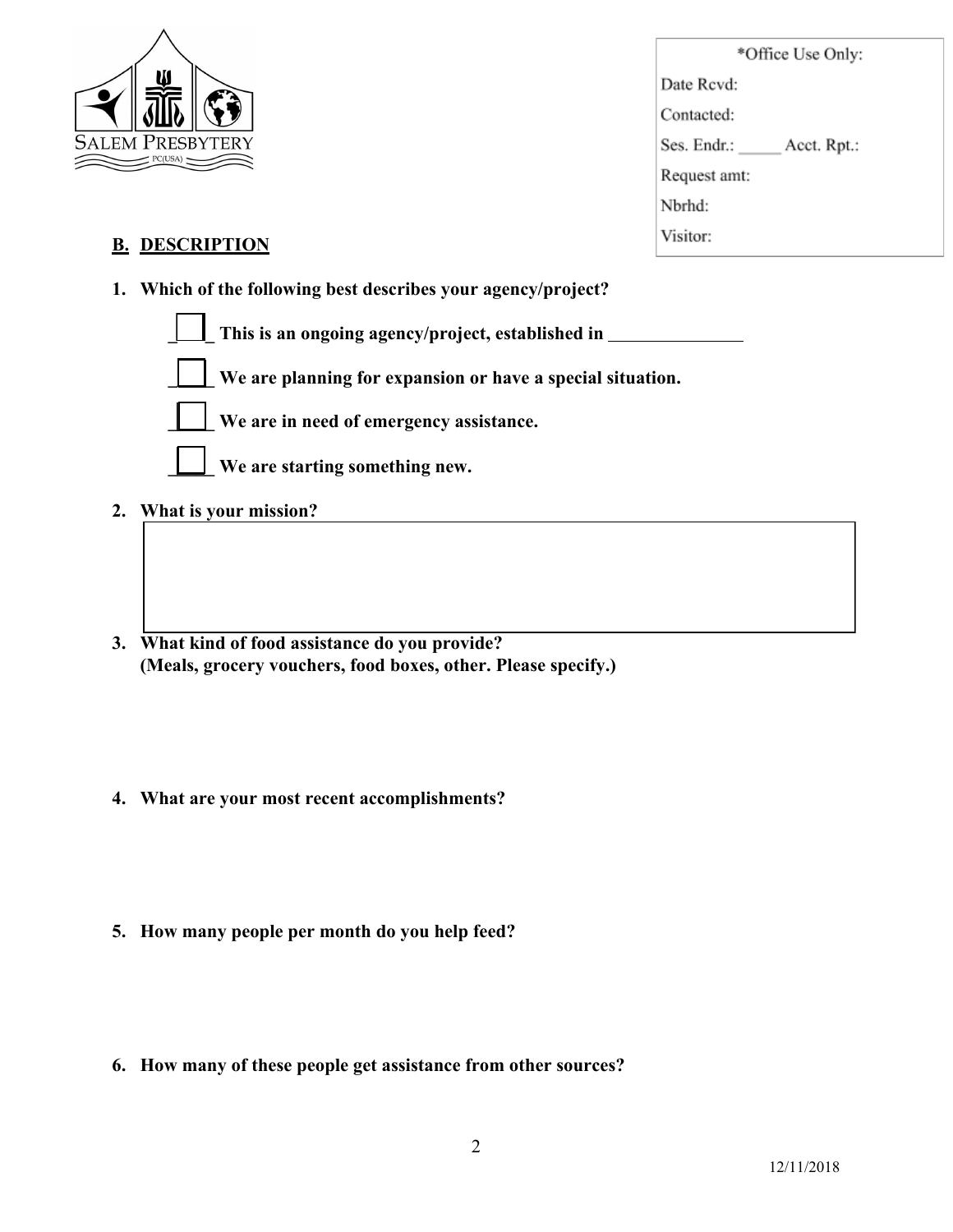

\*Office Use Only: Date Revd: Contacted: Ses. Endr.: Acct. Rpt.: Request amt: Nbrhd: Visitor:

- **7. What area(s) do you serve?**
- **8. Describe your staffing scope and size.**
- **9. What do you plan to do with Salem Presbytery Hunger Funds if granted?**
- **10. How would these funds assist with your overall purpose?**

#### **B. BUDGET**

- **1. Please attach your most recent budget showing anticipated receipts and expenditures.**
- **2. Describe your sources of income over the past three years.**
- **3. Who are your major contributors and what amount of assistance they provide?**
- **4. What are your plans for financing beyond the current year?**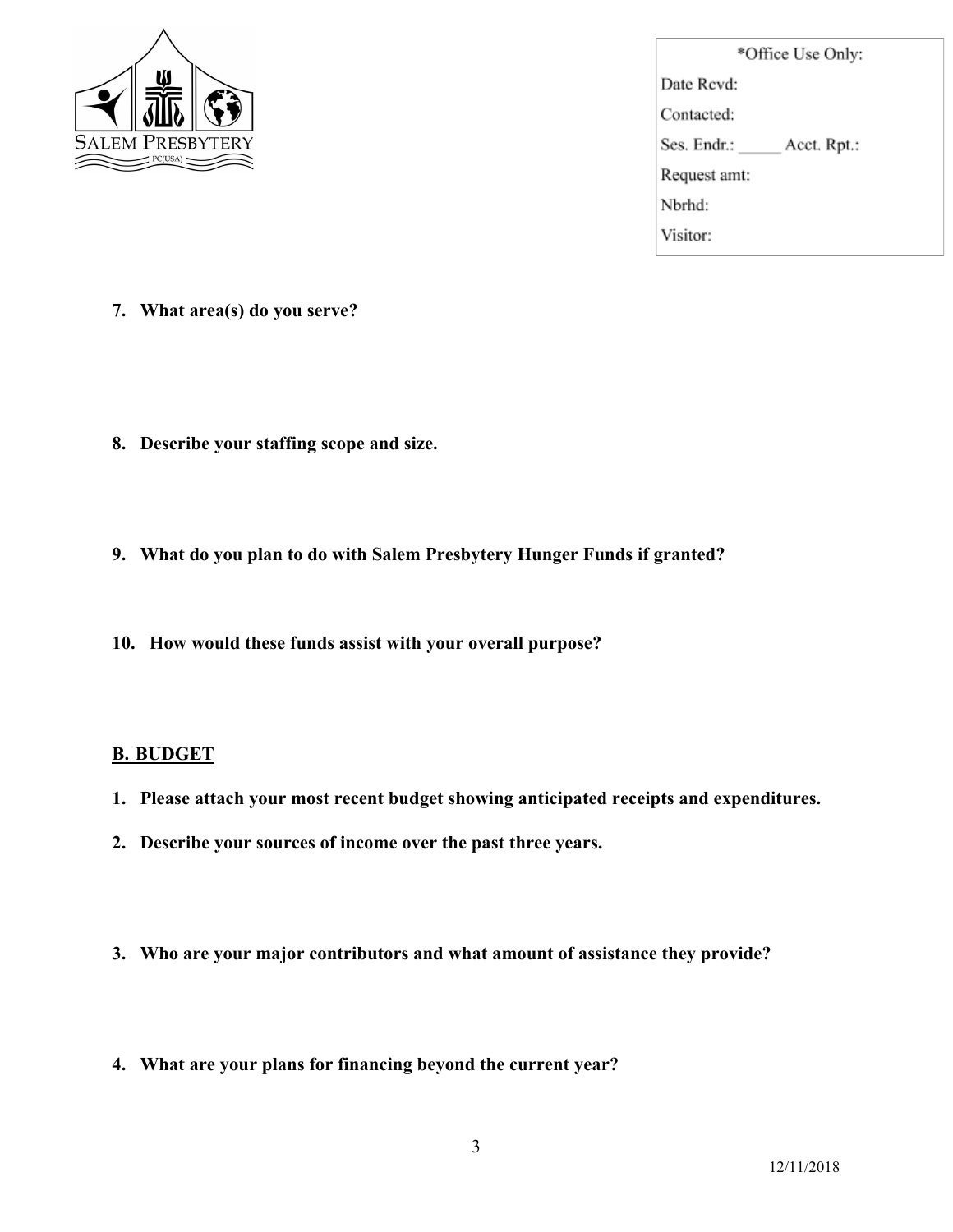

\*Office Use Only: Date Revd: Contacted: Ses. Endr.: \_\_\_\_\_\_ Acct. Rpt.: Request amt: Nbrhd: Visitor:

### **5. What is your requested grant amount from the Salem Presbytery Hunger Fund?**

**\$** 

Grant recipients must submit an **Accountability Report** at funding cycle's end on the use and effectiveness of the funds. Unused monies shall be return to the Salem Presbytery Hunger Fund.

> Submit this form as well as requested materials via mail, or e-mail, complete with signature(s) to:

> > Attn: Hunger Action Advocate P.O. Box 1763 Clemmons, NC 27012 wisnerleigh@yahoo.com